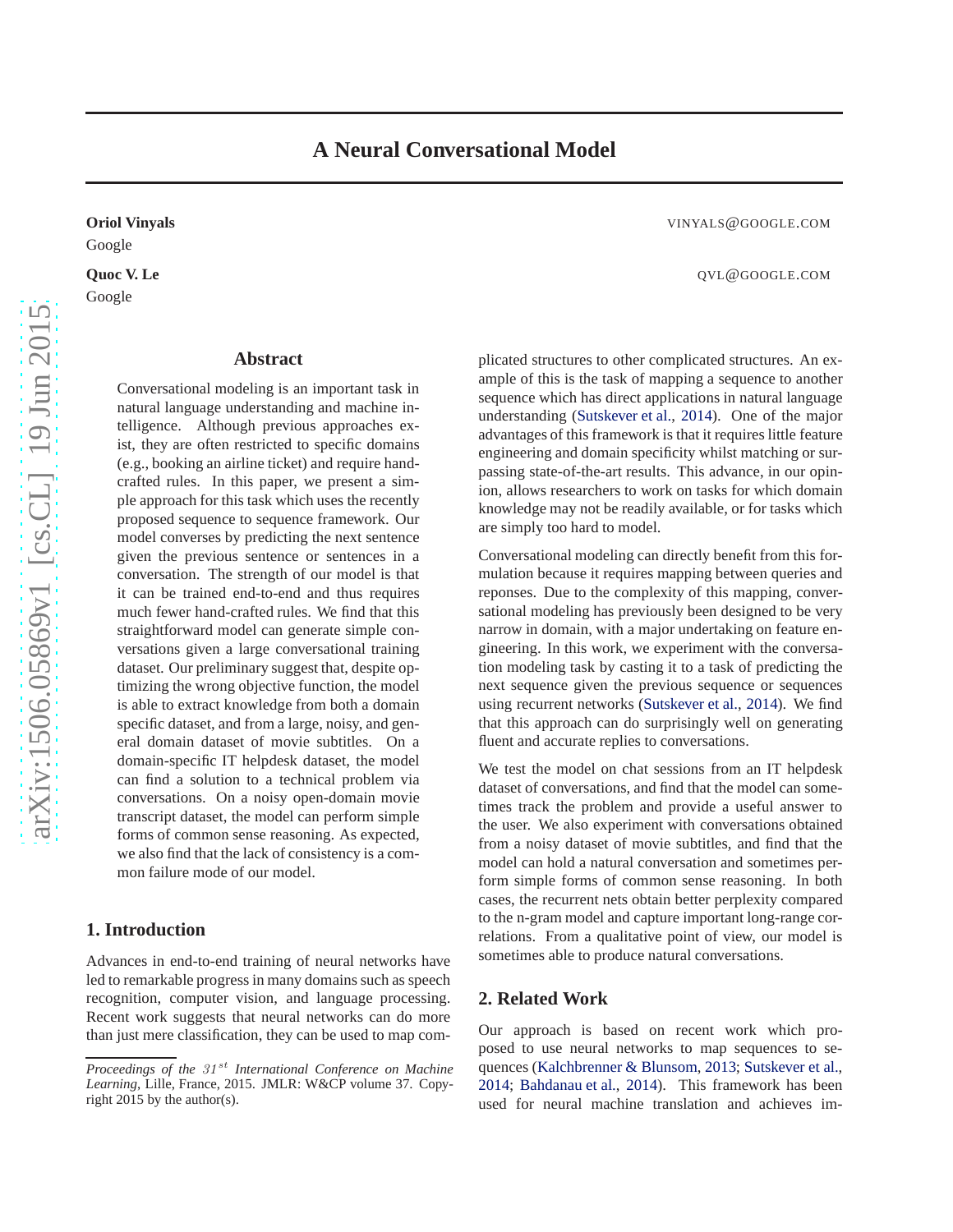provements on the English-French and English-German translation tasks from the WMT'14 dataset [\(Luong et al.,](#page-6-0) [2014;](#page-6-0) [Jean et al.](#page-6-0), [2014\)](#page-6-0). It has also been used for other tasks such as parsing [\(Vinyals et al.](#page-6-0), [2014a\)](#page-6-0) and image captioning [\(Vinyals et al.,](#page-6-0) [2014b](#page-6-0)). Since it is well known that vanilla RNNs suffer from vanishing gradients, most researchers use variants of the Long Short Term Memory (LSTM) recurrent neural network [\(Hochreiter & Schmidhuber](#page-6-0), [1997](#page-6-0)).

Our work is also inspired by the recent success of neural language modeling [\(Bengio et al.,](#page-6-0) [2003;](#page-6-0) [Mikolov et al.,](#page-6-0) [2010;](#page-6-0) [Mikolov,](#page-6-0) [2012\)](#page-6-0), which shows that recurrent neural networks are rather effective models for natural language. More recently, work by Sordoni et al. [\(Sordoni et al.,](#page-6-0) [2015](#page-6-0)) and Shang et al. [\(Shang et al.,](#page-6-0) [2015\)](#page-6-0), used recurrent neural networks to model dialogue in short conversations (trained on Twitter-style chats).

Building bots and conversational agents has been pursued by many researchers over the last decades, and it is out of the scope of this paper to provide an exhaustive list of references. However, most of these systems require a rather complicated processing pipeline of many stages [\(Lester et al.](#page-6-0), [2004;](#page-6-0) [Will,](#page-6-0) [2007;](#page-6-0) [Jurafsky & Martin,](#page-6-0) [2009\)](#page-6-0). Our work differs from conventional systems by proposing an end-to-end approach to the problem which lacks domain knowledge. It could, in principle, be combined with other systems to re-score a short-list of candidate responses, but our work is based on producing answers given by a probabilistic model trained to maximize the probability of the answer given some context.

# **3. Model**

Our approach makes use of the sequence to sequence (*seq2seq*) model described in [\(Sutskever et al.](#page-6-0), [2014\)](#page-6-0). The model is based on a recurrent neural network which reads the input sequence one token at a time, and predicts the output sequence, also one token at a time. During training, the true output sequence is given to the model, so learning can be done by backpropagation. The model is trained to maximize the cross entropy of the correct sequence given its context. During inference, given that the true output sequence is not observed, we simply feed the predicted output token as input to predict the next output. This is a "greedy" inference approach. A less greedy approach would be to use beam search, and feed several candidates at the previous step to the next step. The predicted sequence can be selected based on the probability of the sequence.

Concretely, suppose that we observe a conversation with two turns: the first person utters "ABC", and another replies "WXYZ". We can use a recurrent neural network, and train to map "ABC" to "WXYZ" as shown in Figure 1 above.



Figure 1. Using the *seq2seq* framework for modeling conversations.

The hidden state of the model when it receives the end of sequence symbol "<eos>" can be viewed as the *thought vector* because it stores the information of the sentence, or thought, "ABC".

The strength of this model lies in its simplicity and generality. We can use this model for machine translation, question/answering, and conversations without major changes in the architecture.

Unlike easier tasks like translation, however, a model like sequence to sequence will not be able to successfully "solve" the problem of modeling dialogue due to several obvious simplifications: the objective function being optimized does not capture the actual objective achieved through human communication, which is typically longer term and based on exchange of information rather than next step prediction. The lack of a model to ensure consistency and general world knowledge is another obvious limitation of a purely unsupervised model.

# **4. Datasets**

In our experiments we used two datasets: a closed-domain IT helpdesk troubleshooting dataset and an open-domain movie transcript dataset. The details of the two datasets are as follows.

## **4.1. IT Helpdesk Troubleshooting dataset**

Our first set of experiments used a dataset which is extracted from a IT helpdesk troubleshooting chat service. In this service, costumers are dealing with computer related issues, and a specialist is helping them walking through a solution. Typical interactions (or threads) are 400 words long, and turn taking is clearly signaled. Our training set contains 30M tokens, and 3M tokens were used as validation. Some amount of clean up was performed, such as removing common names, numbers, and full URLs.

#### **4.2. OpenSubtitles dataset**

We also experimented our model with the OpenSubtitles dataset [\(Tiedemann,](#page-6-0) [2009\)](#page-6-0). This dataset consists of movie conversations in XML format. It contains sentences uttered by characters in movies. We applied a simple processing step removing XML tags and obvious non-conversational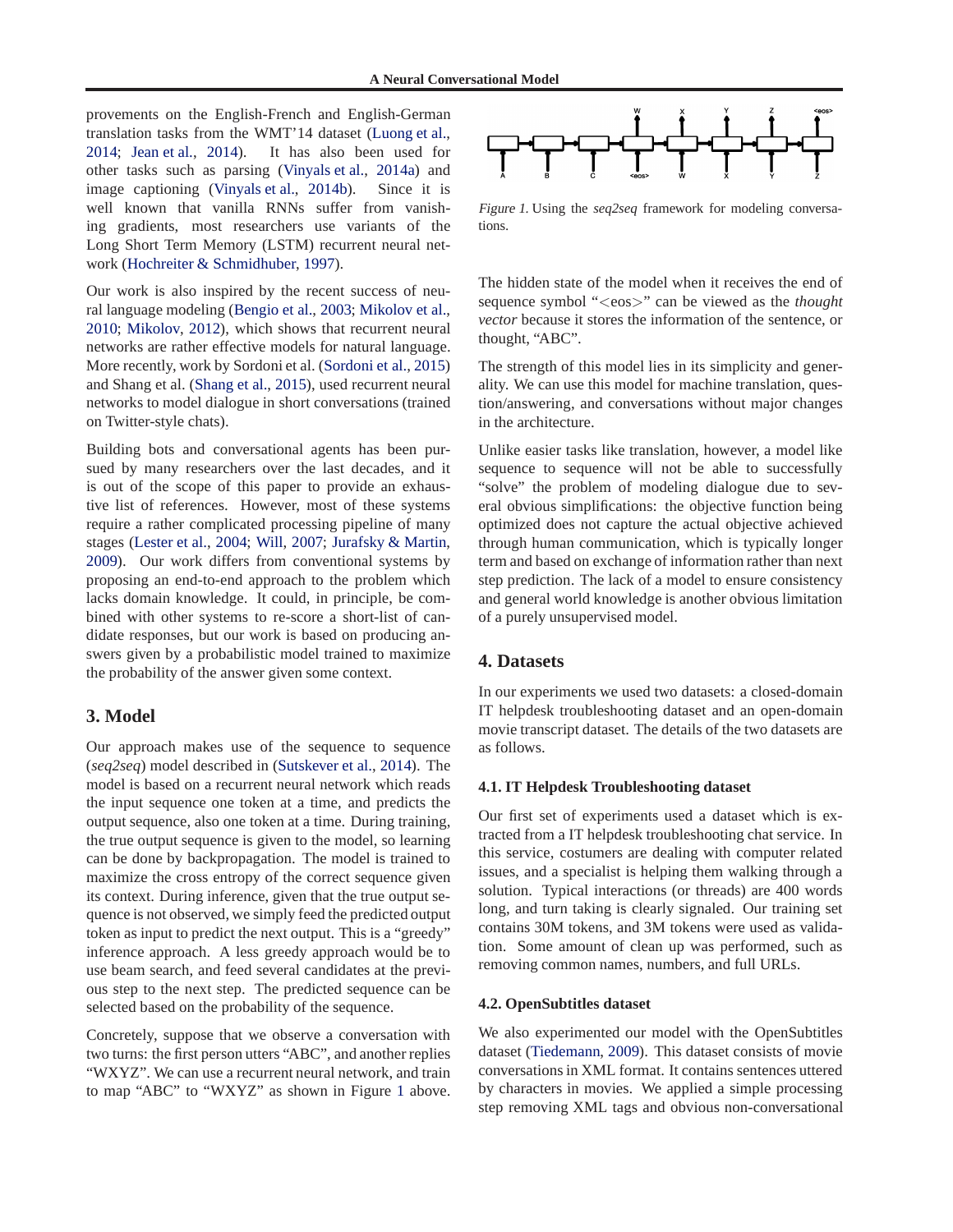text (e.g., hyperlinks) from the dataset. As turn taking is not clearly indicated, we treated consecutive sentences assuming they were uttered by different characters. We trained our model to predict the next sentence given the previous one, and we did this for every sentence (noting that this doubles our dataset size, as each sentence is used both for context and as target). Our training and validation split has 62M sentences (923M tokens) as training examples, and the validation set has 26M sentences (395M tokens). The split is done in such a way that each sentence in a pair of sentences either appear together in the training set or test set but not both. Unlike the previous dataset, the OpenSubtitles is quite large, and rather noisy because consecutive sentences may be uttered by the same character. Given the scope of movies, this is an open-domain conversation dataset, contrasting with the technical troubleshooting dataset.

# **5. Experiments**

In this section, we describe the experimental results with the two datasets. We present a rather objective measure which is the perplexity of the model on the test set. We also show some samples of the interactions with the system that we trained.

# **5.1. IT Helpdesk Troubleshooting experiments**

Given the lack of data for this domain specific and clean dataset, we trained a single layer LSTM with 1024 memory cells using stochastic gradient descent with gradient clipping. We built a vocabulary of the most common 20K words, and introduced special tokens indicating turn taking and actor.

At convergence, this model achieved a perplexity of 8, whereas an n-gram model achieved 18. Below is a sample of a simulated troubleshooting session, in which **Machine** is our Neural Conversational Model, and **Human** the human actor interacting with it.

Conversation 1: VPN issues.

Describe your problem: i am having issues accessing vpn **Machine:** *hi* **Human:** *hello* **Machine:** *could you please let me know what are the operating systems you are using ?* **Human:** *i am using linux* **Machine:** *ok it was in the ssl vpn on which you stated it was broken* **Machine:** *please check if you are logged in to corp network* **Machine:** *what is the error that you are running*

# *please*

**Human:** *i am seeing an error related to vpn* **Machine:** *what is the error message that you are getting when connecting to vpn using network connect ?* **Human:** *connection refused or something like that* **Machine:** *may i know the version of network connect you connect ?* **Human:** *i am not sure i know that* **Machine:** *is the network connect prompting for any user certificate* **Machine:** *?* **Human:** *yes* **Machine:** *are you at home or at work at the moment ?* **Machine:** *office ?* **Human:** *i am at home* **Machine:** *try this* **Machine:** *goto* <*URL*> *page and enter your name and password* **Human:** *done* **Machine:** *try logging in with* <*NAME*> *and check if its working fine now* **Human:** *yes , now it works !* **Machine:** *great* **Machine:** *anything else that i can help* **Human:** *no , that was very useful* **Machine:** *you are other than* <*NAME*> *: )* **Machine:** *have a nice night*

(The <*URL*> indeed contains information about vpn access.)

Conversation 2: Browser issues.

Describe your problem: browser keeps crashing **Machine:** *hi* **Human:** *hi* **Machine:** *could you please let me know what is the operating system you are using ?* **Human:** *linux* **Machine:** *ok this is the issue with the system performance , nasser , tools .* **Human:** *what is that ?* **Machine:** *is it a windows machine ?* **Machine:** *we have linux on your machine .* **Machine:** *is it windows xp or windows 7 ?* **Human:** *i am using linux* **Machine:** *let me take a remote of your machine and check if issue has been pushed properly .* **Human:** *ok* **Machine:** *please open terminal and run the below commands in one computer :* **Machine:** *sudo apt - get update*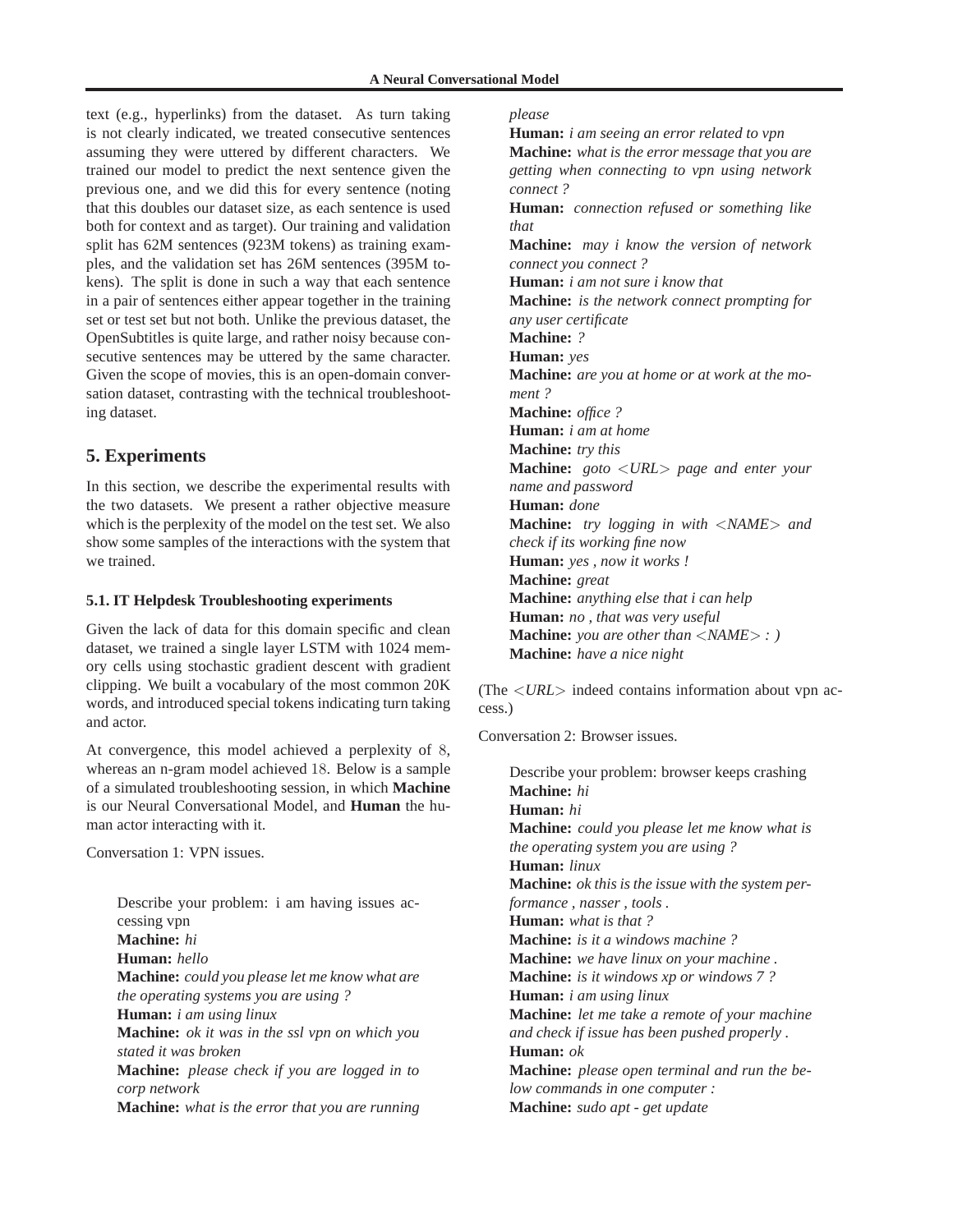**Machine:** *sudo apt - get upgrade* **Machine:** *sudo* <*COMMAND*> *- updater* **Human:** *done* **Machine:** *let me try connecting now* **Human:** *ok* **Machine:** *its done* **Machine:** *should use the second or hit run on the background* **Human:** *done* **Machine:** *try signing out now and follow the prompts as per the message given above* **Machine:** *shd i reboot the machine .* **Human:** *ok , please go ahead* **Machine:** *once its completed please try to login*

**Human:** *sure*

*.*

**Machine:** *please ping me back once you have tried to login* **Machine:** *are we still connected* **Human:** *i now logged in* **Machine:** *thanks for your confirmation* **Human:** *what should i do now ?* **Machine:** *wait for 1 5 minutes to complete the login policy* **Machine:** *and then try logging in* **Human:** *ok* **Machine:** *is there anything else to help you ?* **Human:** *let my try browsing a little bit and if it keeps crashing i will let you know* **Machine:** *sure will do* **Machine:** *seems the mail is not loading* **Machine:** *are we still connected to the chat ?* **Machine:** <*reinvite*> **Human:** *it seems good now , cool , thank you , bye* **Machine:** *you , too* **Machine:** *bye*

Conversation 3: Password issues.

Describe your problem: i forgot my password **Machine:** *hi , this is* <*NAME*> *from helpdesk connect , what can i help you with today ?* **Human:** *hi , i forgot my password* **Machine:** *ok great* **Human:** *can you tell me how i can recover it ?* **Machine:** *i ' ll need to verify who it is at that machine* **Machine:** *can we do a hangout* **Machine:** *?* **Human:** *yes* **Machine:** <*anonymized hangout instructions and verifications*> **Human:** *cool , i am good now*

**Machine:** *how ' s this looking good ?* **Machine:** *i ' ll go ahead and close this chat .* **Machine:** *take care . : )* **Human:** *bye* **Machine:** *bye .*

## **5.2. OpenSubtitles experiments**

We trained a two-layered LSTM using AdaGrad with gradient clipping.

Each layer of the LSTM has 4096 memory cells, and we built a vocabulary consisting of the most frequent 100K words. To speed up the softmax, we project the memory cells to 2048 linear units before feeding the information to the classifier.

At convergence the perplexity of the recurrent model on the validation set is 17. Our smoothed 5-gram model achieves a perplexity of 28. Interestingly, adding the soft attention mechanism of [\(Bahdanau et al.](#page-6-0), [2014\)](#page-6-0) did not significantly improve the perplexity on neither training or validation sets.

In addition to the objective evaluation on perplexity, our simple recurrent model does often produce plausible answers. Here are a few sample question-answer pairs that allowed us to test the capabilities of the model when trained on the noisy but large dataset of OpenSubtitles from movies. Note that, unlike in the previous dataset, here the context used by the dialogue model is limited to the question:

Conversation 1: Basic

**Human:** *hello !* **Machine:** *hello !* **Human:** *how are you ?* **Machine:** *i 'm good .* **Human:** *what 's your name ?* **Machine:** *i 'm julia .* **Human:** *when were you born ?* **Machine:** *july 20th .* **Human:** *what year were you born ?* **Machine:** *1977 .* **Human:** *where are you from ?* **Machine:** *i 'm out in the boonies.* **Human:** *are you a man or a woman ?* **Machine:** *i 'm a woman .* **Human:** *why are we here ?* **Machine:** *i 'm not sure .* **Human:** *okay, bye !* **Machine:** *bye .* **Human:** *see you later .* **Machine:** *bye .*

Conversation 2: Simple Q&A (contexts and multiple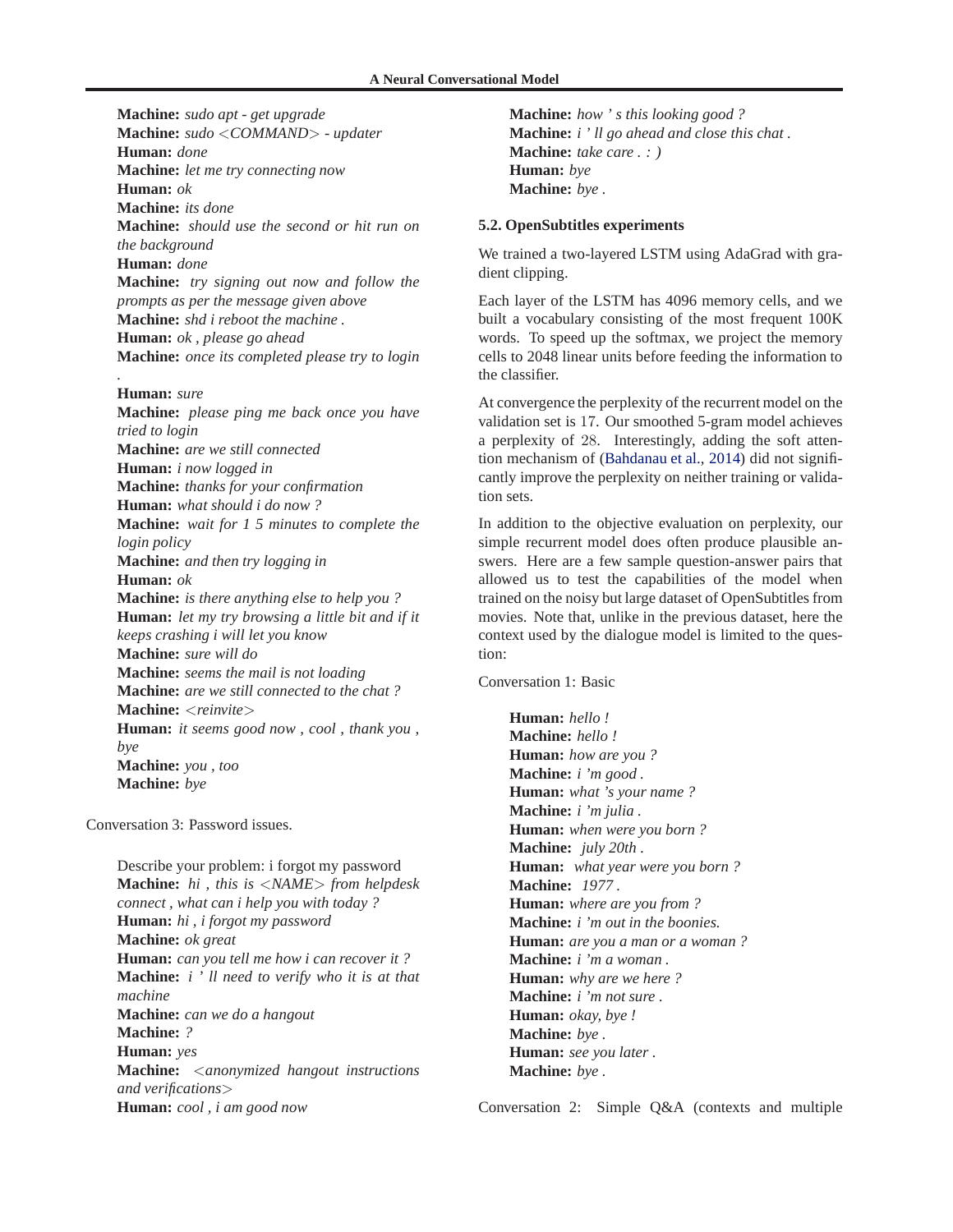## **A Neural Conversational Model**

# choice)

**Human:** *my name is david . what is my name ?* **Machine:** *david .* **Human:** *my name is john . what is my name ?* **Machine:** *john .* **Human:** *are you a leader or a follower ?* **Machine:** *i 'm a leader .* **Human:** *are you a follower or a leader ?* **Machine:** *i 'm a leader .*

Conversation 3: General knowledge Q&A

**Human:** *who is skywalker ?* **Machine:** *he is a hero .* **Human:** *who is bill clinton ?* **Machine:** *he 's a billionaire .* **Human:** *is sky blue or black ?* **Machine:** *blue .* **Human:** *does a cat have a tail ?* **Machine:** *yes .* **Human:** *does a cat have a wing ?* **Machine:** *no* **Human:** *can a cat fly ?* **Machine:** *no .* **Human:** *how many legs does a cat have ?* **Machine:** *four , i think .* **Human:** *how many legs does a spider have ?* **Machine:** *three , i think .* **Human:** *how many legs does a centipede have ?* **Machine:** *eight .* **Human:** *what is the color of the sky ?* **Machine:** *blue .* **Human:** *what is the color of water ?* **Machine:** *water .* **Human:** *what is the color of blood ?* **Machine:** *it is the same as a black eye .* **Human:** *what is the usual color of a leaf ?* **Machine:** *it is a green one .* **Human:** *what is the color of a yellow car ?* **Machine:** *yellow .* **Human:** *how much is two plus two ?* **Machine:** *four .* **Human:** *how much is ten minus two ?* **Machine:** *seventy - two .*

Conversation 4: Philosophical Q&A

**Human:** *what is the purpose of life ?* **Machine:** *to serve the greater good .* **Human:** *what is the purpose of living ?* **Machine:** *to live forever .* **Human:** *what is the purpose of existence ?* **Machine:** *to find out what happens when we get*

*to the planet earth .* **Human:** *where are you now ?* **Machine:** *i 'm in the middle of nowhere .* **Human:** *what is the purpose of dying ?* **Machine:** *to have a life .* **Human:** *what is the purpose of being intelligent ?* **Machine:** *to find out what it is .* **Human:** *what is the purpose of emotions ?* **Machine:** *i don 't know .* Conversation 5: Morality **Human:** *what is moral ?* **Machine:** *what empowered humanity , what intellectual the essence is .* **Human:** *what is immoral ?* **Machine:** *the fact that you have a child .* **Human:** *what is morality ?* **Machine:** *what is altruism ?* **Human:** *what is the definition of altruism ?* **Machine:** *if you don 't believe in god , then you don 't know .* **Human:** *ok ... so what is the definition of morality ?* **Machine:** *well , the truth is , you 're not a believer in god almighty .* **Human:** *tell me the definition of morality , i am quite upset now !* **Machine:** *i 'm not ashamed of being a philosopher !* **Human:** *tell me the definition of morality .* **Machine:** *i don 't have ethics .* **Human:** *look , i need help , i need to know more about morality ...* **Machine:** *i don 't know what ethics is .* **Human:** *seriously , what is morality ?* **Machine:** *what is the definition of living ?* **Human:** *why living has anything to do with morality ?* **Machine:** *you 're not a cop .* **Human:** *okay , i need to know how should i behave morally ...* **Machine:** *i don 't know how to tell you .* **Human:** *is morality and ethics the same ?* **Machine:** *yes , sir .* **Human:** *what are the things that i do to be immoral ?* **Machine:** *i don 't know .* **Human:** *give me some examples of moral actions ...* **Machine:** *i 'm not a moralist .* **Human:** *alright , morality ?* **Machine:** *integrity .*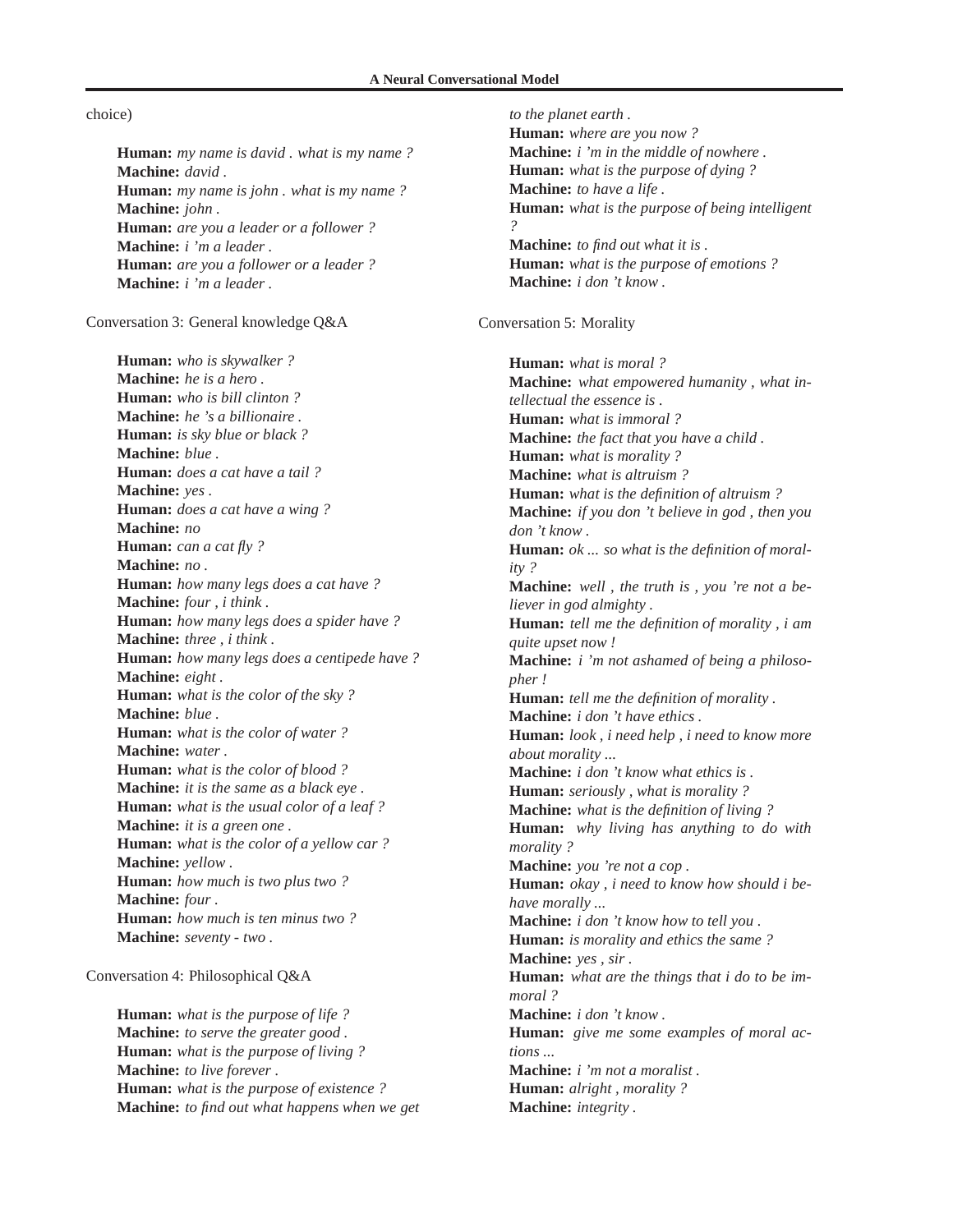**Human:** *what is integrity ?* **Machine:** *i 'm sorry , i don 't know what else to say .* **Human:** *be moral !* **Machine:** *be a man !* **Human:** *i really like our discussion on morality and ethics ...* **Machine:** *and how i 'm not in the mood for a philosophical debate .* **Human:** *what do you like to talk about ?* **Machine:** *nothing .*

Conversation 6: Opinions (notice the model outputs "he" , "she" or "it" depending on the subject being asked)

**Human:** *what do you think about tesla ?* **Machine:** *he 's a good conductor .* **Human:** *what do you think about bill gates ?* **Machine:** *he 's a good man .* **Human:** *What do you think about messi ?* **Machine:** *he 's a great player .* **Human:** *what do you think about cleopatra ?* **Machine:** *oh , she 's very regal .* **Human:** *what do you think about england during the reign of elizabeth ?* **Machine:** *it was a great place .*

We find it encouraging that the model can remember facts, understand contexts, perform common sense reasoning without the complexity in traditional pipelines. What surprises us is that the model does so without any explicit knowledge representation component except for the parameters in the word vectors.

Perhaps most practically significant is the fact that the model can generalize to new questions. In other words, it does not simply look up for an answer by matching the question with the existing database. In fact, most of the questions presented above, except for the first conversation, do not appear in the training set.

Nonetheless, one drawback of this basic model is that it only gives simple, short, sometimes unsatisfying answers to our questions as can be seen above. Perhaps a more problematic drawback is that the model does not capture a consistent personality. Indeed, if we ask not identical but semantically similar questions, the answers can sometimes be inconsistent. This is expected due to the simplicity of our model and the dataset in our experiments. The conversation below illustrates such failure:

Conversation 7: Job and Personality

**Human:** *what is your job ?* **Machine:** *i 'm a lawyer .*

**Human:** *what do you do ?* **Machine:** *i 'm a doctor .*

Lastly, as a comparison of other traditional bots that are rule-based, we provide the output of  $C$ leverbot<sup>1</sup> for some of the questions in our test:<sup>2</sup>

**Human:** *Are you a follower or a leader?* **Cleverbot:** *No !!* **Human:** *My name is david . what is my name ?* **Cleverbot:** *How old are you David?* **Human:** *My name is john . what is my name ?* **Cleverbot:** *John* **Human:** *What is the purpose of being intelligent?* **Cleverbot:** *The purpose of life is to love God and love people.* **Human:** *Is sky blue or black ?* **Cleverbot:** *I am 200 years old.* **Human:** *What is the color of a yellow car ?* **Cleverbot:** *Brown.* **Human:** *What is the usual color of a leaf ?* **Cleverbot:** *What is the color of the apple in the fridge?* **Human:** *What is the purpose of life ?* **Cleverbot:** *My purpose it to forward my species, in other words to make it easier for future generations of mankind to live.* **Human:** *What do you think about tesla?* **Cleverbot:** *I am tesla.* **Human:** *What do you think about cleopatra ?* **Cleverbot:** *Cool is cool.* **Human:** *What do you think about england during the reign of elizabeth ?* **Cleverbot:** *I like him. Do you?* **Human:** *What do you think about bill gates?* **Cleverbot:** *Lets talk about Link.* **Human:** *What is moral?* **Cleverbot:** *Morality is the quality of being in accord with standards of right or good conduct.* **Human:** *What is immoral?* **Cleverbot:** *What is the objective of sistetic life?* **Human:** *Does a cat have a wing?* **Cleverbot:** *What is the name of your husband.* **Human:** *Can a cat fly?* **Cleverbot:***: What is your husband's name?* **Human:** *Who is skywalker?* **Cleverbot:** *There are two of them, Anakin Skywalker and Luke Skywalker, both characters from star Wars.* **Human:** *How many legs does a cat have ?*

1 http://www.cleverbot.com/

 $2$ The outputs of Cleverbot are non-deterministic so the answers may be different for different trials.